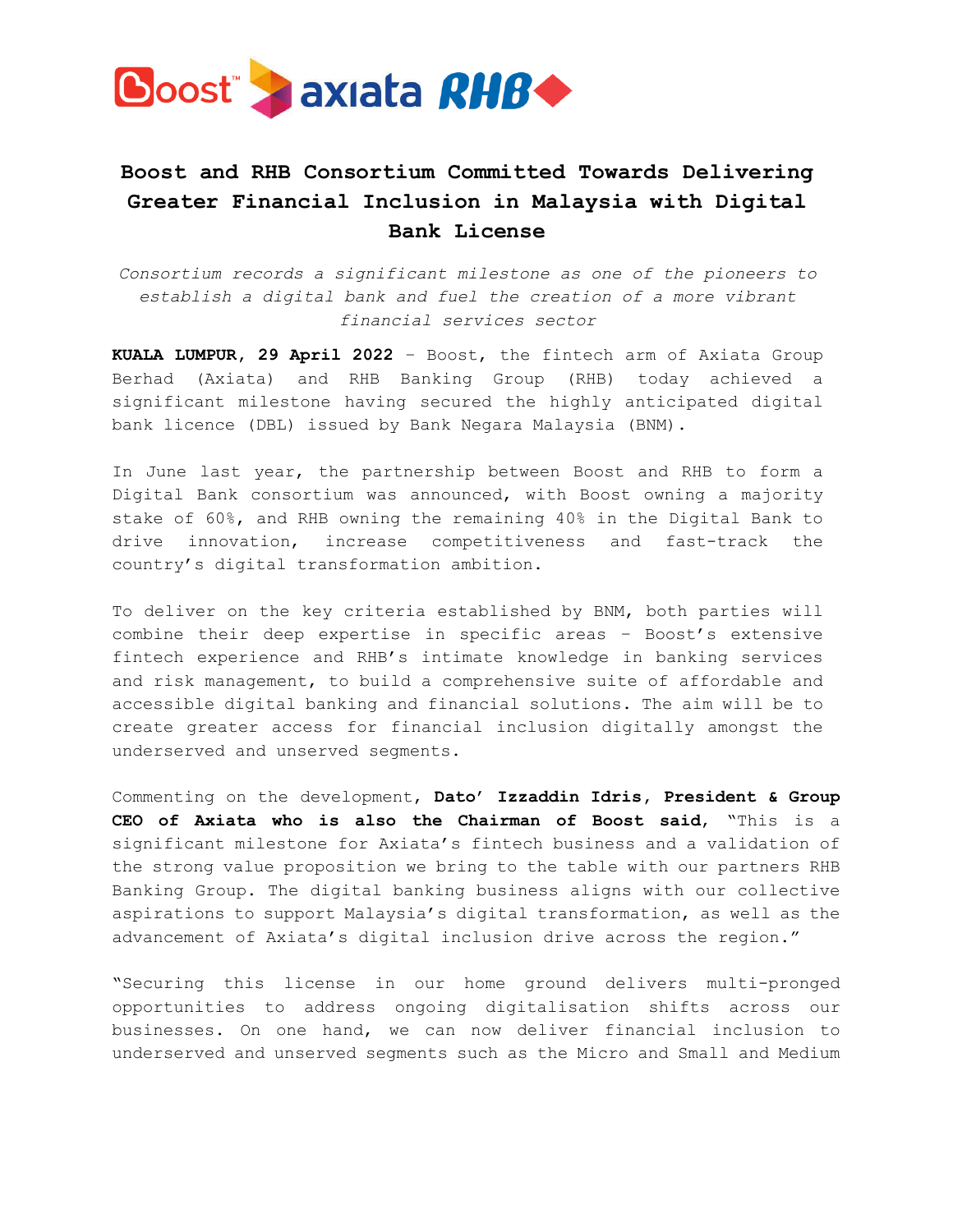

Enterprise community as they scale for growth to support the nation's economic recovery. At the same time, we're able to actively meet demand from our expanding digital-first consumer base seeking convenient, improved, and secure user experiences for banking and credit access. This development also reinforces Boost's experience and capabilities to pursue regional opportunities in this high-growth segment."

**Sheyantha Abeykoon, Group CEO of Boost** said, "At Boost, we are extremely excited and thrilled with the announcement by BNM today. The Digital Bank will be a catalyst for greater financial inclusion and aligns with our core mission to financially empower and support users and merchants. The award of the digital banking licence now fulfils our vision of becoming a full spectrum fintech player in the region to better serve the underserved and as one of the pioneers in the industry, we look forward to this very exciting journey in creating an inclusive digital and financial ecosystem for all Malaysians together with RHB via the digital bank."

**Mohd Rashid Mohamad, Group Managing Director/Group Chief Executive Officer of RHB Banking Group** stated, "We are privileged to be part of this exciting chapter for the financial services industry in Malaysia. The Digital Banking license granted to RHB and our partner Axiata is an important step in reinforcing our commitment to continuously enhance our value propositions and better serve our stakeholders, particularly in providing quality financial services to a wider range of customers, in this case – underserved businesses and individuals in Malaysia. Our joint customers will gain access to credit that is digital, nimble, and secure. Which ties in well with RHB's brand commitment of delivering simple, fast and seamless experiences. We look forward to playing our part in charting the industry's evolution into this exciting era of digital banking and making progress happen for everyone."

**Dr. Siew Chan Cheong, Chief Strategy Officer of RHB** further added, "Building a successful digital bank for underserved customers in Malaysia means embedding ourselves deeply into the daily lives of our customers to ensure that the digital bank is present and ready when they need it – Such an entity must exhibit not just high levels of convenience, but also a high level of trustworthiness and responsibility. Together with Boost, we believe that the digital bank we're building together will have all this in place. The digital bank also demonstrates RHB's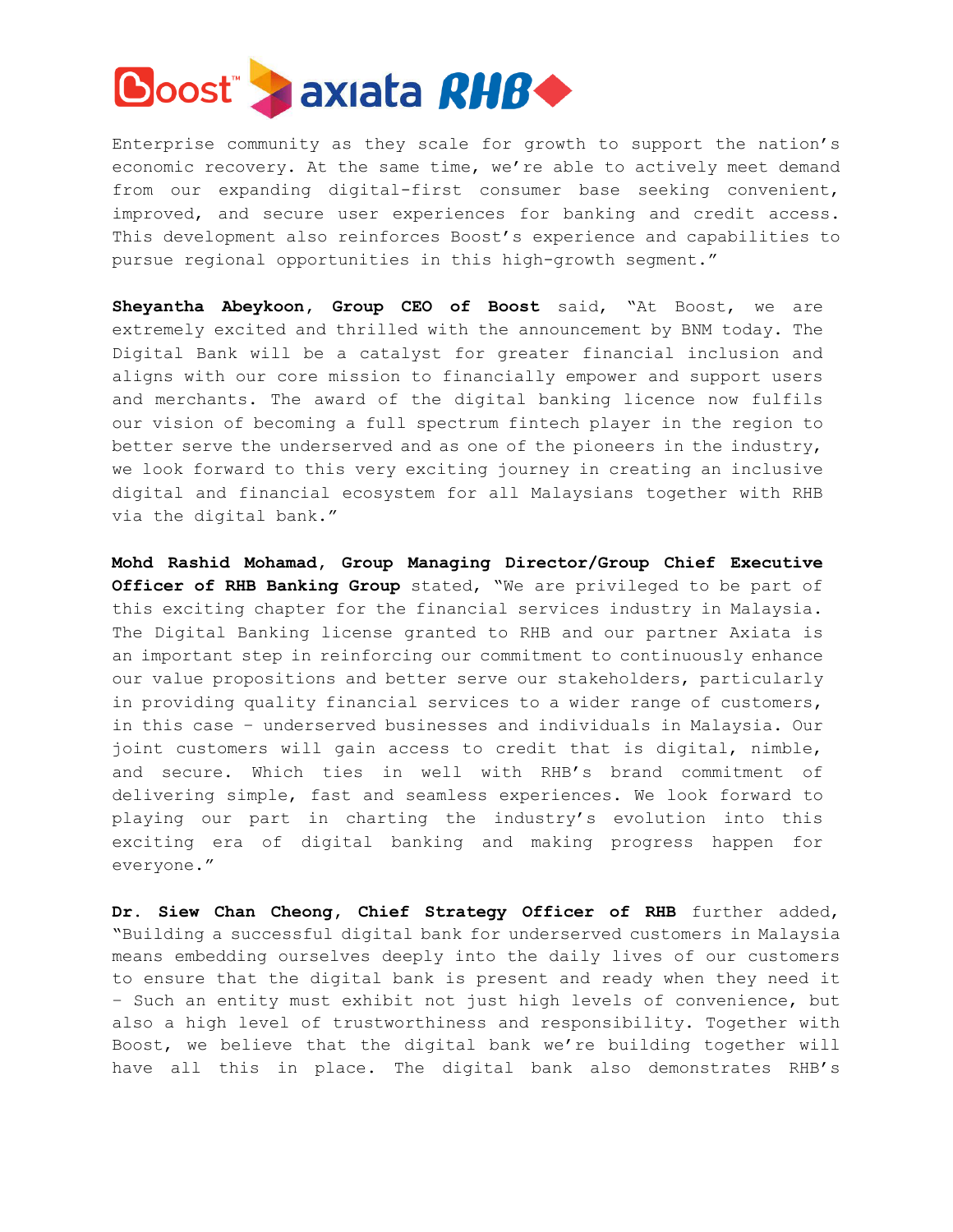

commitment and desire to spur innovation within Malaysian financial services."

## **Gearing Up for the Digital Bank**

Over the past few years, Boost has been laying the foundation and building the essential blocks for a digital bank, one of which is through a large lending business via Boost Credit. Through this, the fintech player has developed a large digitally engaged core customer base with deep data-driven insights to break new grounds to build strong value propositions that solve the pain points of the underserved. Partnering with RHB enables Boost to leverage the latter's banking expertise. Boost has been making significant investments in building technology platforms and hopes to be able to launch the service in the near term.

RHB, on the other hand, brings to the consortium many years of established trust with customers and regulatory authorities, as well as proven expertise across key banking areas including core banking services, risk management and compliance, liquidity, capital, operational and credit management, product management, and responsible financing. The Parties will also leverage RHB's Agile@Scale model to achieve speed in delivery and productivity as well as in building successful digital offerings similar to what has already been achieved in existing innovative offerings such as RHB MyHome app, RHB SME e-Solutions, SME Online Financing (first AI enabled Digital SME lending app in Malaysia), RHB Reflex and eKYC on-boarding solutions.

Boost also signed an MOU with Credit Guarantee Corporation Malaysia (CGC) in June last year through its subsidiary, Boost Credit for a potential digital bank guarantee, and became the first digital bank licensee to collaborate with CGC. The MoU encompasses two key parts the first is a commitment to explore extending a Portfolio Guarantee for the future Digital Bank's MSME focused loans, and the second involves a collaboration with CGC in taking up referrals to provide financing for eligible MSMEs without collateral.

## **The Future of Digital Banking in Malaysia**

With the announcement of five digital banking licenses, Malaysia is now poised to unlock the benefits of a fresh digital banking journey. It echoes a growing international confidence in digital banking solutions, with almost 250 digital banks established globally by the end of 2020, of which 50 of the digital banks are based in the Asia